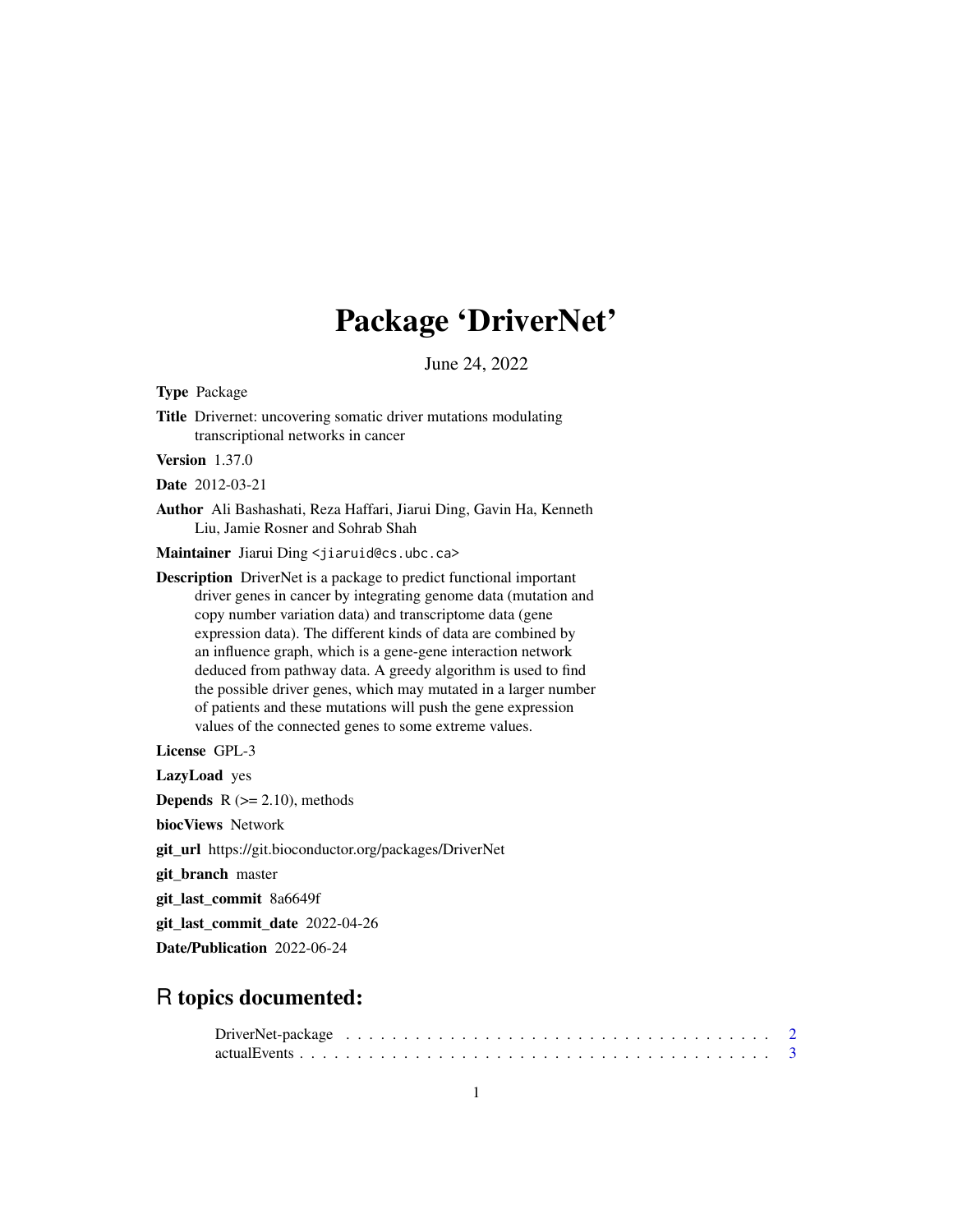# <span id="page-1-0"></span>2 DriverNet-package

| Index | 15 |
|-------|----|
|       |    |
|       |    |
|       |    |
|       |    |
|       |    |
|       |    |
|       |    |
|       |    |
|       |    |
|       |    |
|       |    |
|       |    |
|       |    |
|       |    |
|       |    |

DriverNet-package *Drivernet: uncovering somatic driver mutations modulating transcriptional networks in cancer*

# Description

Description: DriverNet is a package to predict functional important driver genes in cancer by integrating genome data (mutation and copy number variation data) and transcriptome data (gene expression data). The different kinds of data are combined by an influence graph, which is a gene-gene interaction network deduced from pathway data. A greedy algorithm is used to find the possible driver genes, which may mutated in a larger number of patients and these mutations will push the gene expression values of the connected genes to some extreme values.

# Details

| Package:  | <b>DriverNet</b> |
|-----------|------------------|
| Type:     | Package          |
| Version:  | 1.0.0            |
| Date:     | 2012-03-21       |
| License:  | $GPL-3$          |
| LazyLoad: | yes              |
| Depends:  | methods          |

Users would call preprocess\_matrices on the three matrices to remove unnecessary data. The matrices returned are then be passed to other functions.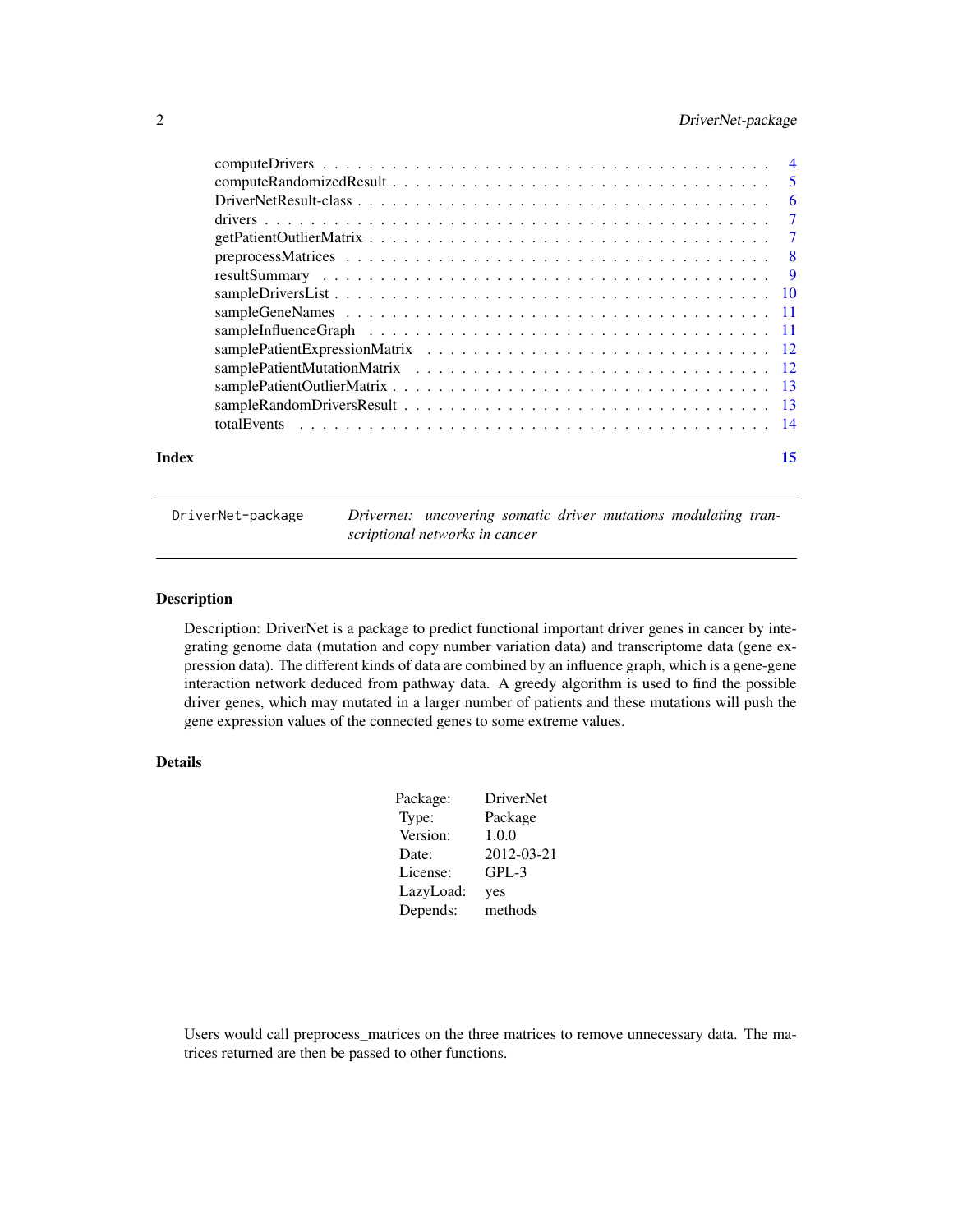#### <span id="page-2-0"></span>actualEvents 3

#### Author(s)

Ali Bashashati, Reza Haffari, Jiarui Ding, Gavin Ha, Kenneth Liu, Jamie Rosner and Sohrab Shah Maintainer: Jiarui Ding <jiaruid@cs.ubc.ca>

#### References

Drivernet: uncovering somatic driver mutations modulating transcriptional networks in cancer, submitted.

## **Examples**

```
data(samplePatientMutationMatrix)
data(samplePatientOutlierMatrix)
data(sampleInfluenceGraph)
data(sampleGeneNames)
```
driversList = computeDrivers(samplePatientMutationMatrix, samplePatientOutlierMatrix, sampleInfluenceGraph, outputFolder=NULL, printToConsole=FALSE)

```
drivers(driversList)[1:10]
```
randomDriversResult = computeRandomizedResult(patMutMatrix=samplePatientMutationMatrix, patOutMatrix=samplePatientOutlierMatrix, influenceGraph=sampleInfluenceGraph, geneNameList= sampleGeneNames, outputFolder=NULL, printToConsole=FALSE, numberOfRandomTests=20, weight=FALSE, purturbGraph=FALSE, purturbData=TRUE)

res = resultSummary(driversList, randomDriversResult, samplePatientMutationMatrix, sampleInfluenceGraph, outputFolder=NULL, printToConsole=FALSE)

actualEvents *Actual events covered by driver mutations*

#### **Description**

It gives a detailed list of events covered by the driver mutations selected by DriverNet.

#### Usage

```
actualEvents(x)
```
#### Arguments

x

# See Also

computeDrivers DriverNetResult-class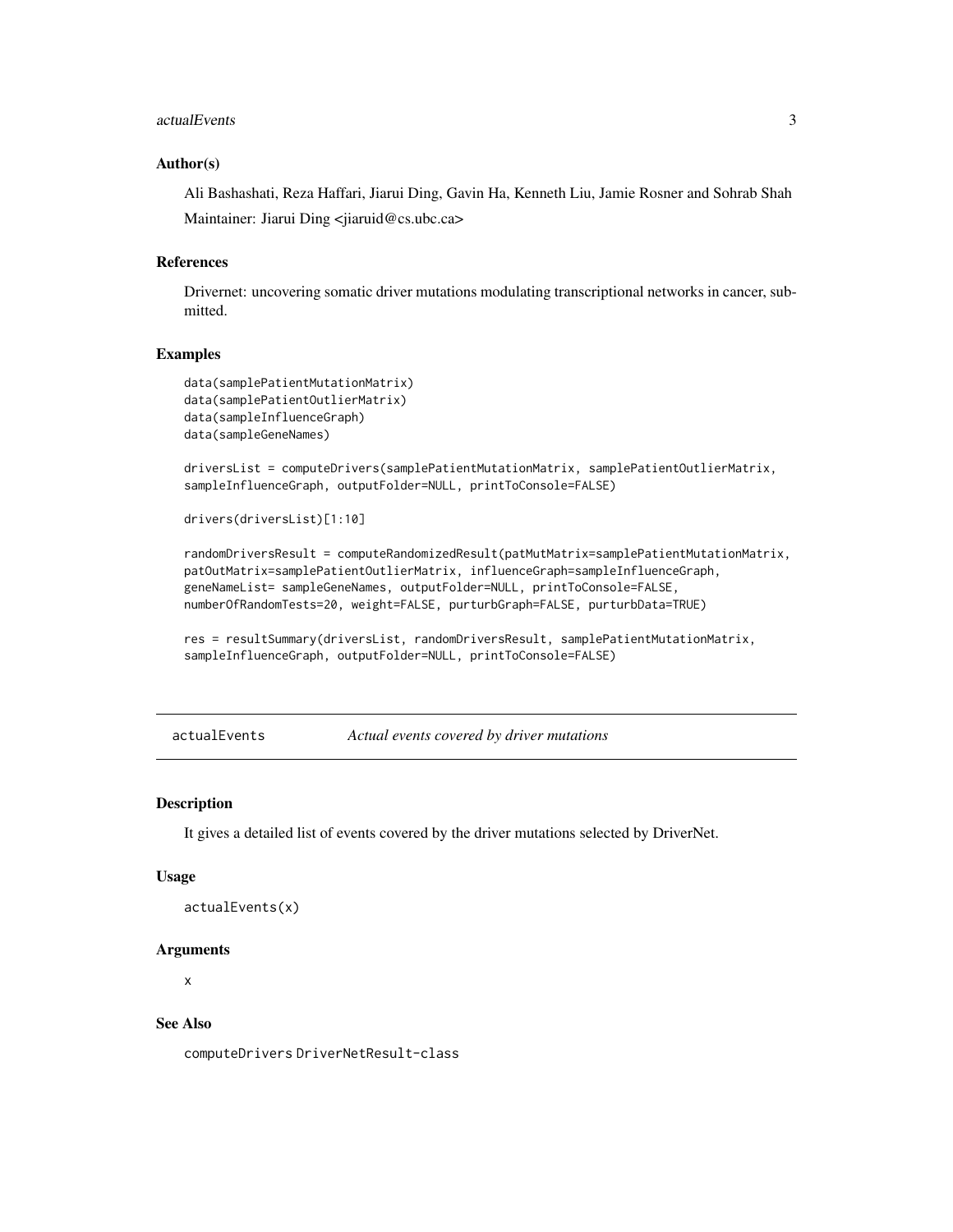# Examples

```
data(sampleDriversList)
actualEvents(sampleDriversList)
```
<span id="page-3-1"></span>computeDrivers *Compute a list of driver mutations*

# Description

Use a greedy algorithm to rank a list of driver mutations.

#### Usage

```
computeDrivers(patMutMatrix, patOutMatrix, influenceGraph, outputFolder = NULL,
printToConsole = FALSE, weighted = FALSE)
```
# Arguments

|              | patMutMatrix Patient Mutation Matrix                                                                                                       |
|--------------|--------------------------------------------------------------------------------------------------------------------------------------------|
| patOutMatrix | Patient Outlier Matrix                                                                                                                     |
|              | influenceGraph Influence Graph Matrix                                                                                                      |
| outputFolder | The folder to store the log. If set to NULL, no log files will be written. If set to<br>"", the log will be written to the current folder. |
|              | print ToConsole If set to TRUE, progress and result of the function will be printed to the console.                                        |
| weighted     | Must be set to FALSE in this version.                                                                                                      |

# Value

An object of DriverNetResult class that can be passed to the resultSummary method.

#### Author(s)

Ali Bashashati, Reza Haffari, Jiarui Ding, Gavin Ha, Kenneth Liu, Jamie Rosner and Sohrab Shah Maintainer: Jiarui Ding <jiaruid@cs.ubc.ca>

#### Examples

```
data(samplePatientMutationMatrix)
data(samplePatientOutlierMatrix)
data(sampleInfluenceGraph)
driversList = computeDrivers(samplePatientMutationMatrix, samplePatientOutlierMatrix,
sampleInfluenceGraph, outputFolder=NULL, printToConsole=FALSE)
```
drivers(driversList)[1:10]

<span id="page-3-0"></span>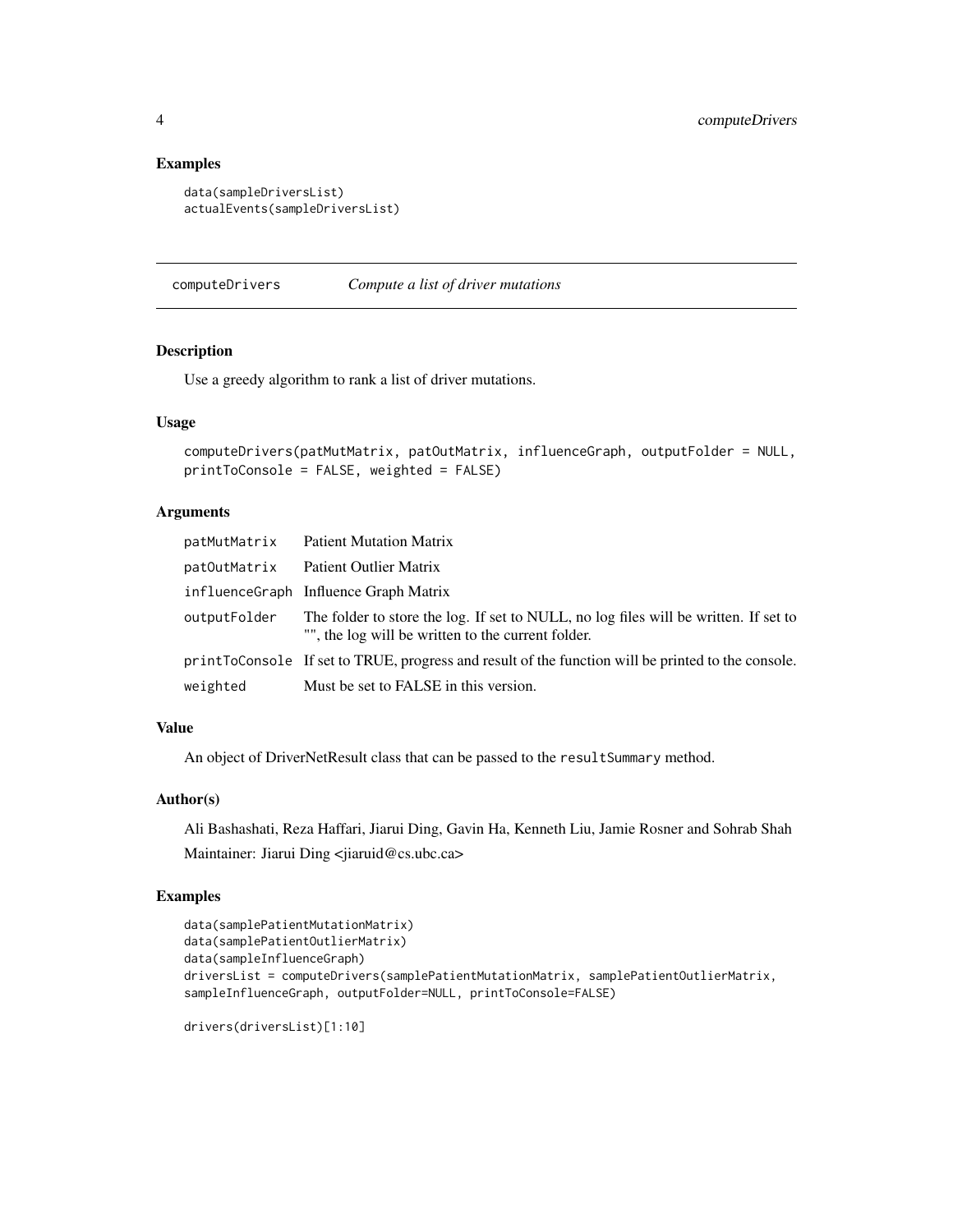<span id="page-4-0"></span>computeRandomizedResult

*Randomly compute lists of driver mutations*

# Description

It renames the mutations in patMutMatrix with a randomized list of gene names and computes a list of driver mutations. It will repeat this process by numberOfRandomTests times. The result could be passed to the resultSummary method to calculate p-value for the driver mutations.

# Usage

```
computeRandomizedResult(patMutMatrix, patOutMatrix, influenceGraph,
geneNameList, outputFolder = NULL, printToConsole = FALSE,
numberOfRandomTests = 500, weighted = FALSE, purturbGraph = FALSE,
purturbData = TRUE)
```
#### Arguments

| patMutMatrix        | <b>Patient Mutation Matrix</b>                                                                                                             |  |  |  |  |
|---------------------|--------------------------------------------------------------------------------------------------------------------------------------------|--|--|--|--|
| patOutMatrix        | Patient Expression (Outlier) Matrix                                                                                                        |  |  |  |  |
|                     | influenceGraph Influence Graph Matrix                                                                                                      |  |  |  |  |
| geneNameList        | A list of gene names that the new mutation names will be randomly chosen from.                                                             |  |  |  |  |
| outputFolder        | The folder to store the log. If set to NULL, no log files will be written. If set to<br>"", the log will be written to the current folder. |  |  |  |  |
|                     | printToConsole If set to TRUE, progress and result of the function will be printed to the console.                                         |  |  |  |  |
| numberOfRandomTests |                                                                                                                                            |  |  |  |  |
|                     | Number of lists of randomized driver mutations to be generated.                                                                            |  |  |  |  |
| weighted            | Must be set to FALSE in this version.                                                                                                      |  |  |  |  |
| purturbGraph        | Must be set to FALSE in this version.                                                                                                      |  |  |  |  |
| purturbData         | Must be set to TRUE in this version.                                                                                                       |  |  |  |  |

#### Value

A list of numeric vectors where each vector stores the number of events covered by the randomly identified drivers. The list can be passed to the resultSummary method to compute p-values.

# Author(s)

Ali Bashashati, Reza Haffari, Jiarui Ding, Gavin Ha, Kenneth Liu, Jamie Rosner and Sohrab Shah Maintainer: Jiarui Ding <jiaruid@cs.ubc.ca>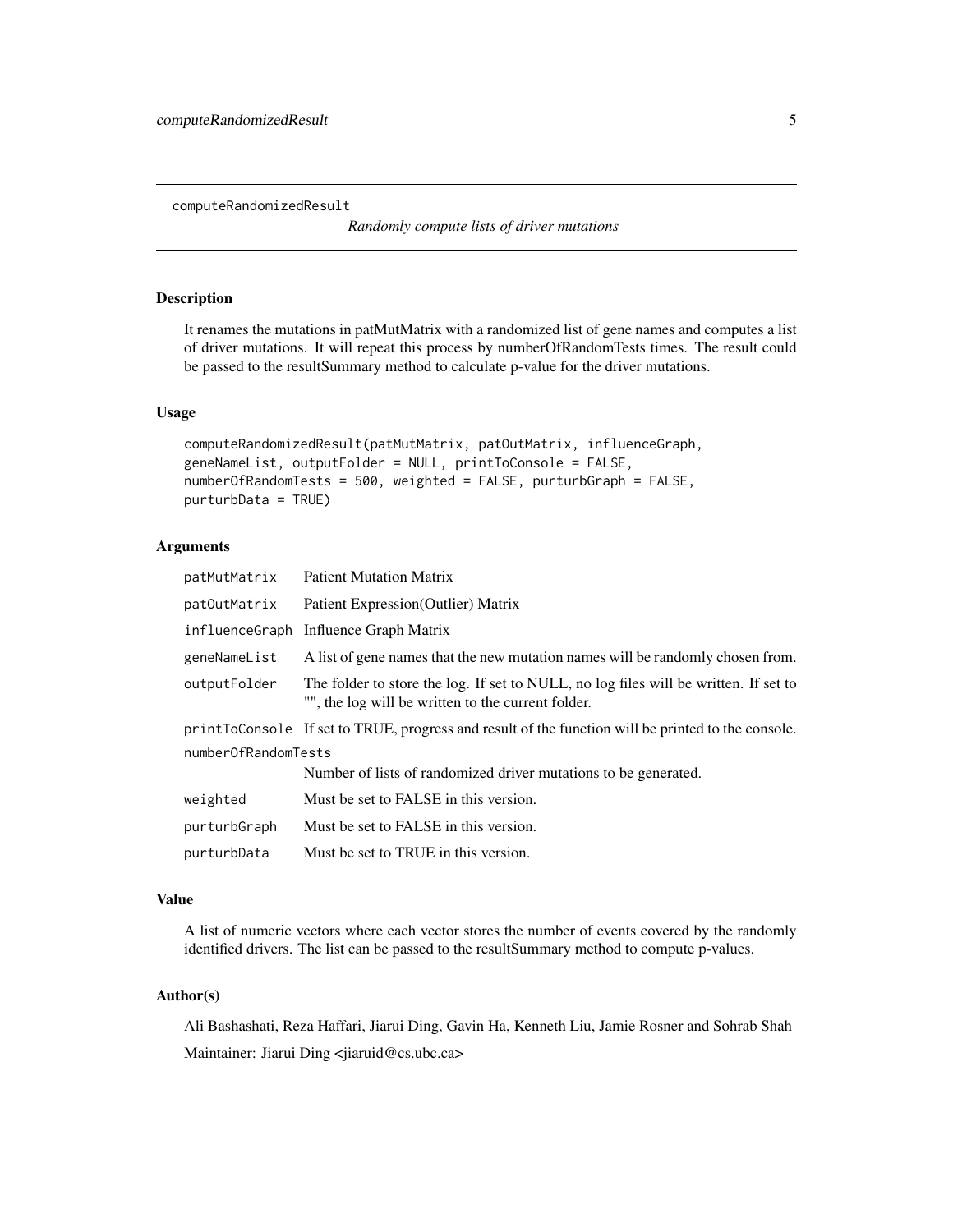# <span id="page-5-0"></span>Examples

```
data(samplePatientMutationMatrix)
data(samplePatientOutlierMatrix)
data(sampleInfluenceGraph)
data(sampleGeneNames)
```
randomDriversResult = computeRandomizedResult(patMutMatrix=samplePatientMutationMatrix, patOutMatrix=samplePatientOutlierMatrix, influenceGraph=sampleInfluenceGraph, geneNameList=sampleGeneNames, outputFolder=NULL, printToConsole=FALSE, numberOfRandomTests=20, weight=FALSE, purturbGraph=FALSE, purturbData=TRUE)

DriverNetResult-class *Class* "DriverNetResult"

# Description

A class storing the result from running the computeDrivers function. It contains the list of driver mutations found, the detailed events covered by these drivers and the total number of events in the test data.

# Objects from the Class

Objects can be created by calls of the form new("DriverNetResult", drivers=...,actualEvents=..., totalEvents=...).

#### Slots

drivers: Object of class "character" ~~ actualEvents: Object of class "list" ~~ totalEvents: Object of class "numeric" ~~

#### Methods

 $actualEvents$  signature( $x = "DriverNetResult")$ : ... drivers signature( $x =$ "DriverNetResult"): ...  $totalEvents$  signature( $x = "DriverNetResult")$ : ...

## Author(s)

Ali Bashashati, Reza Haffari, Jiarui Ding, Gavin Ha, Kenneth Liu, Jamie Rosner and Sohrab Shah Maintainer: Jiarui Ding <jiaruid@cs.ubc.ca>

#### See Also

[computeDrivers](#page-3-1)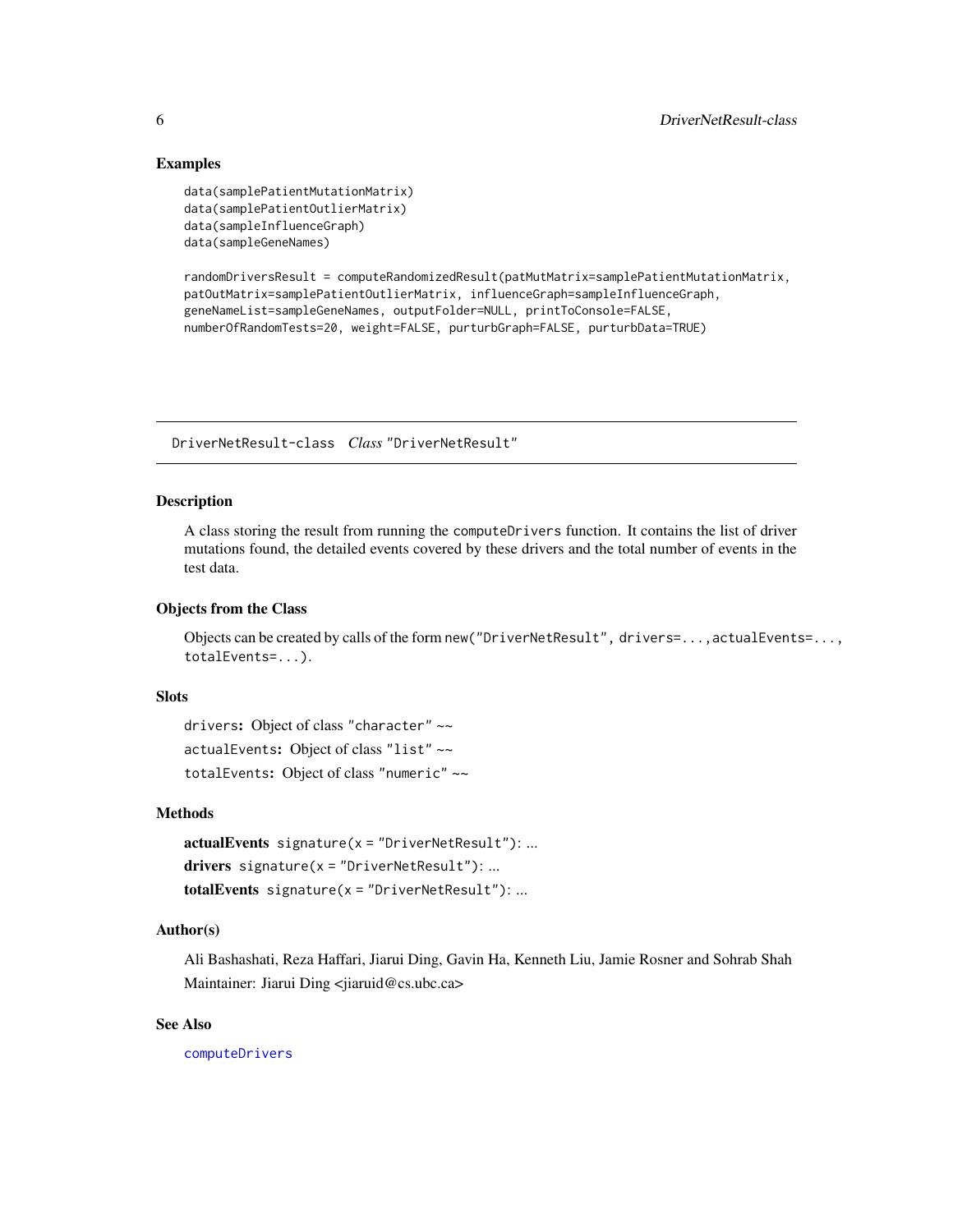#### <span id="page-6-0"></span>drivers **7**

# Examples

```
data(sampleDriversList)
drivers(sampleDriversList)[1:10]
```
drivers *List of driver mutations identified by DriverNet*

# Description

It gives the list of driver mutations identified by DriverNet ranked by the number of events that they cover.

#### Usage

drivers(x)

#### Arguments

x

# See Also

computeDrivers DriverNetResult-class

# Examples

```
data(sampleDriversList)
actualEvents(sampleDriversList)
```
getPatientOutlierMatrix

*Compute the patient outlier matrix*

# Description

Given a real-value patient expression matrix, compute the patient outlier matrix and remove the genes which are not expressed.

#### Usage

```
getPatientOutlierMatrix(patExpMatrix, th=2)
```
#### Arguments

| patExpMatrix | Patient Expression Matrix                                                         |
|--------------|-----------------------------------------------------------------------------------|
| th           | The threshold, the default value is $2$ (the gene expression values outside the 2 |
|              | standard deviation range are considered as outliers).                             |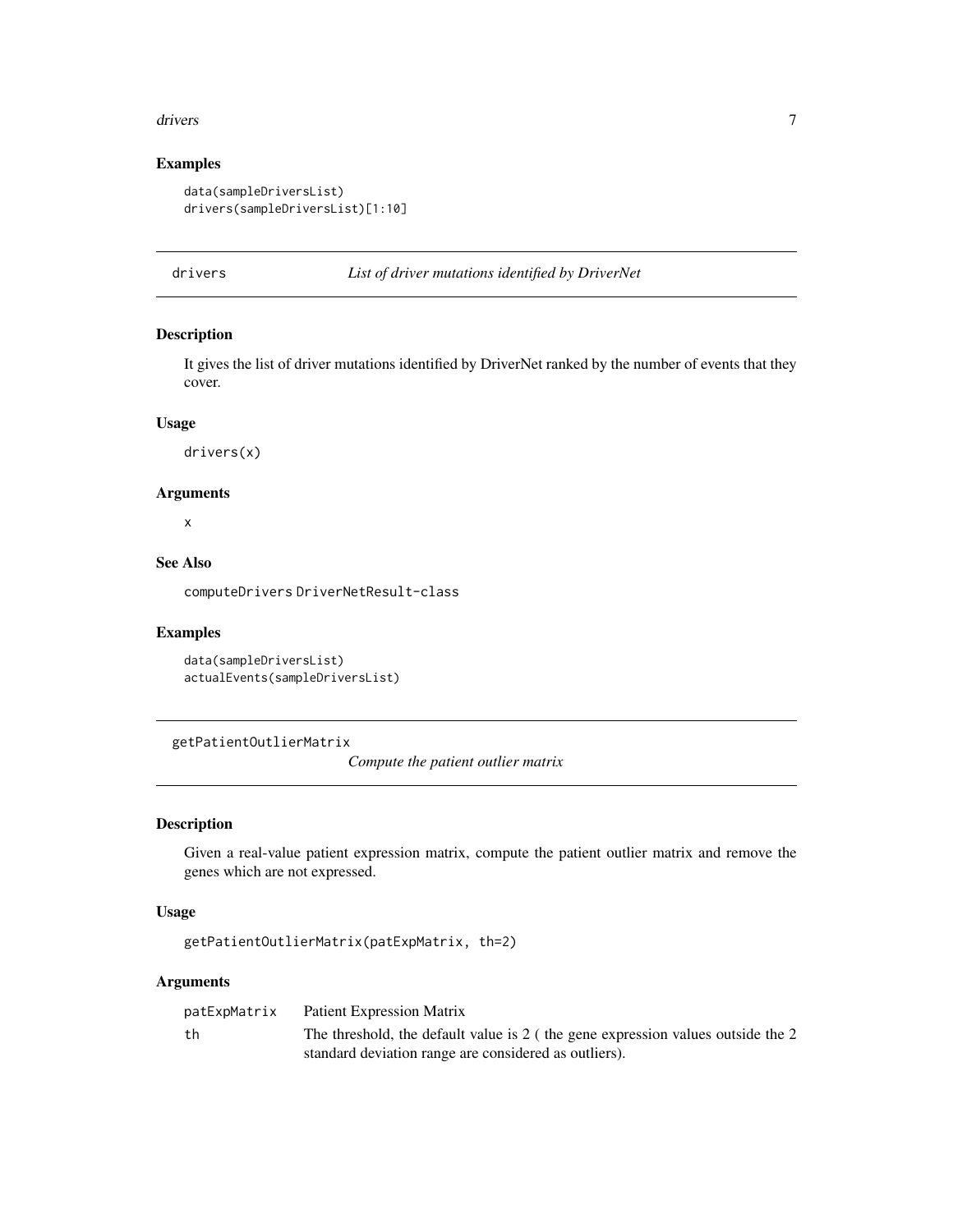# <span id="page-7-0"></span>Value

The output patOutMatrix is an input to the computeDrivers method

#### Author(s)

Ali Bashashati, Reza Haffari, Jiarui Ding, Gavin Ha, Kenneth Liu, Jamie Rosner and Sohrab Shah Maintainer: Jiarui Ding <jiaruid@cs.ubc.ca>

# See Also

computeDrivers

#### Examples

```
data(samplePatientExpressionMatrix)
samplePatientOutlierMatrix = getPatientOutlierMatrix(samplePatientExpressionMatrix)
```
preprocessMatrices *Remove unnecessary entries from matrices*

#### Description

Remove patients (rows) which are not in both matrices from patMutMatrix and patOutMatrix. Remove mutations (columns) from patMutMatrix if they are not a row of influenceGraph. Remove expressions (columns) from patOutMatrix if they are not a column of influenceGraph.

#### Usage

```
preprocessMatrices(patMutMatrix, patOutMatrix, influenceGraph)
```
## Arguments

| patMutMatrix | <b>Patient Mutation Matrix</b>        |
|--------------|---------------------------------------|
| patOutMatrix | <b>Patient Outlier Matrix</b>         |
|              | influenceGraph Influence Graph Matrix |

# Value

| Reduced version of Patient Mutation Matrix             |
|--------------------------------------------------------|
| Reduced version of Patient Expression (Outlier) Matrix |
| Influence Graph Matrix                                 |

#### Note

The dimension of influenceGraph is not changed.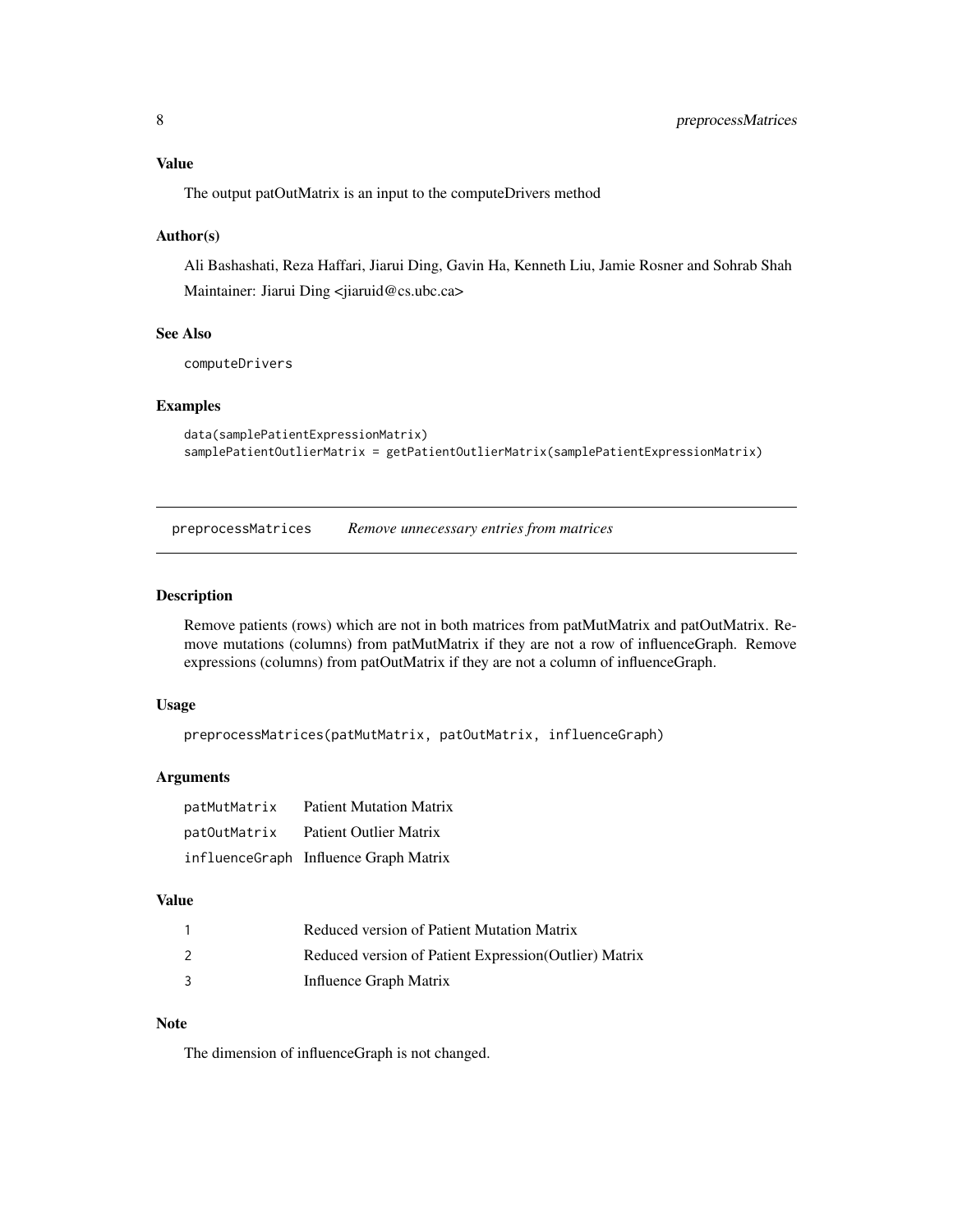# <span id="page-8-0"></span>resultSummary 9

#### Author(s)

Ali Bashashati, Reza Haffari, Jiarui Ding, Gavin Ha, Kenneth Liu, Jamie Rosner and Sohrab Shah Maintainer: Jiarui Ding <jiaruid@cs.ubc.ca>

#### Examples

```
data(samplePatientMutationMatrix)
data(samplePatientOutlierMatrix)
data(sampleInfluenceGraph)
tmp = preprocessMatrices(samplePatientMutationMatrix, samplePatientOutlierMatrix,
sampleInfluenceGraph)
smallerPatientMutationMatrix = tmp[[1]]
smallerPatientOutlierMatrix = tmp[[2]]
influenceGraph = tmp[[3]]
```
resultSummary *Summarize result for drivers ranking.*

#### Description

Ranks the drivers.

#### Usage

```
resultSummary(mainResult, randResult, patMutMatrix, influenceGraph,
outputFolder = NULL, printToConsole = FALSE)
```
#### Arguments

| mainResult   | An object of DriverNetResult class created by the computeDrivers method.                                                                          |
|--------------|---------------------------------------------------------------------------------------------------------------------------------------------------|
| randResult   | A list of vectors representing driver coverage generated by computeRandomizedResult.                                                              |
| patMutMatrix | <b>Patient Mutation Matrix</b>                                                                                                                    |
|              | influenceGraph Influence Graph Matrix                                                                                                             |
| outputFolder | The folder to store the summary file. If set to NULL, no files will be written. If<br>set to "", the files will be written to the current folder. |
|              | print ToConsole If set to TRUE, progress and result of the function will be printed to the console.                                               |

# Value

A matrix storing the summary result.

# Author(s)

Ali Bashashati, Reza Haffari, Jiarui Ding, Gavin Ha, Kenneth Liu, Jamie Rosner and Sohrab Shah Maintainer: Jiarui Ding <jiaruid@cs.ubc.ca>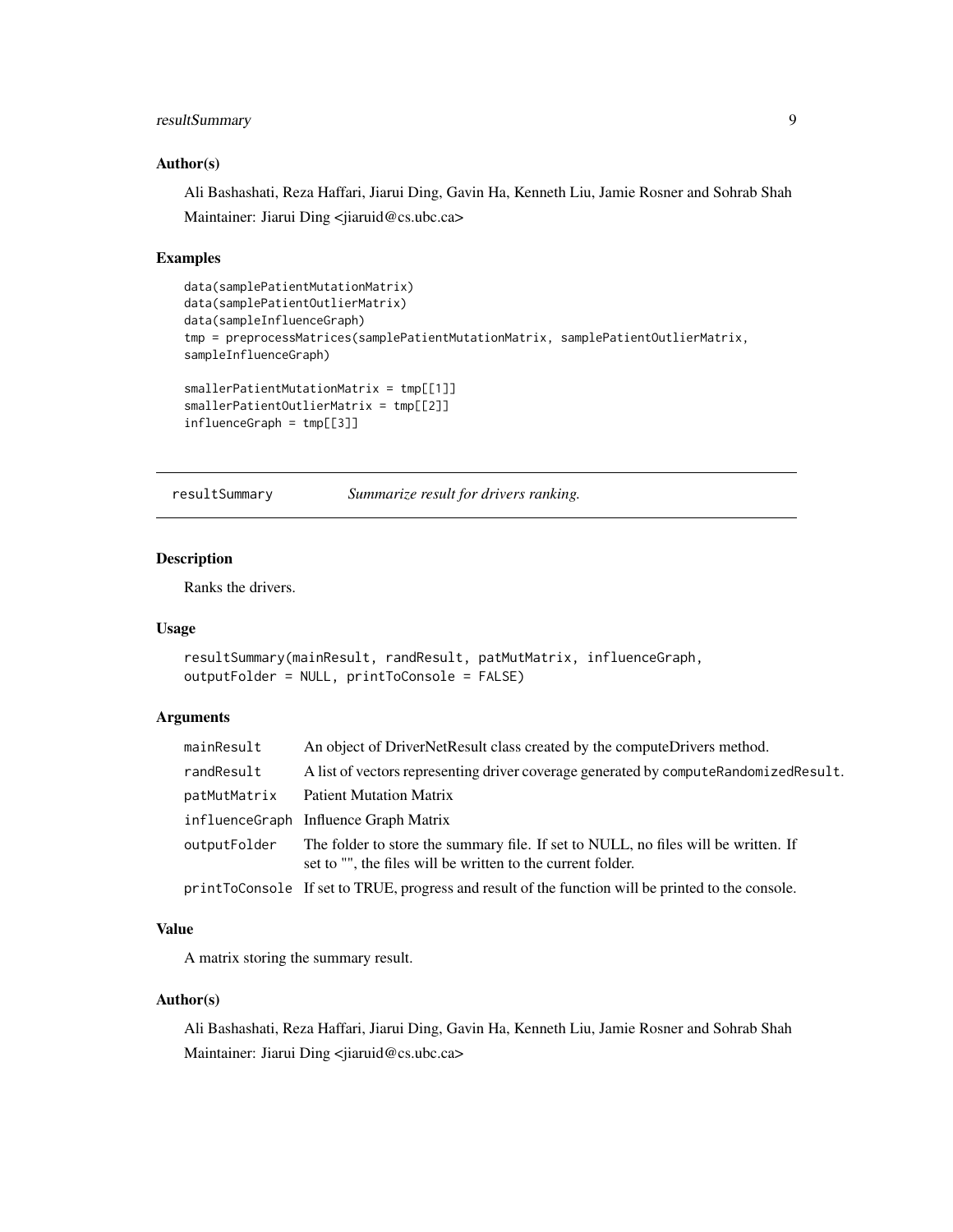# Examples

```
data(sampleDriversList)
data(sampleRandomDriversResult)
data(samplePatientMutationMatrix)
data(sampleInfluenceGraph)
```

```
res = resultSummary(sampleDriversList, sampleRandomDriversResult,
samplePatientMutationMatrix, sampleInfluenceGraph, outputFolder=NULL,
printToConsole=FALSE)
```
sampleDriversList *Sample DriverNet result*

# Description

An object of DriverNetResult class that obtained from running the codecomputeDrivers function.

#### Usage

```
data(sampleDriversList)
```
#### Format

Formal class 'DriverNetResult' with 3 slots (1) @ drivers: a character vector of the driver gene name; (2) @ actualEvents: the covered events in each mutated patient; (3) @totalEvents: the total number of outliers

## See Also

computeDrivers

# Examples

```
data(sampleDriversList)
```
drivers(sampleDriversList)[1:10]

<span id="page-9-0"></span>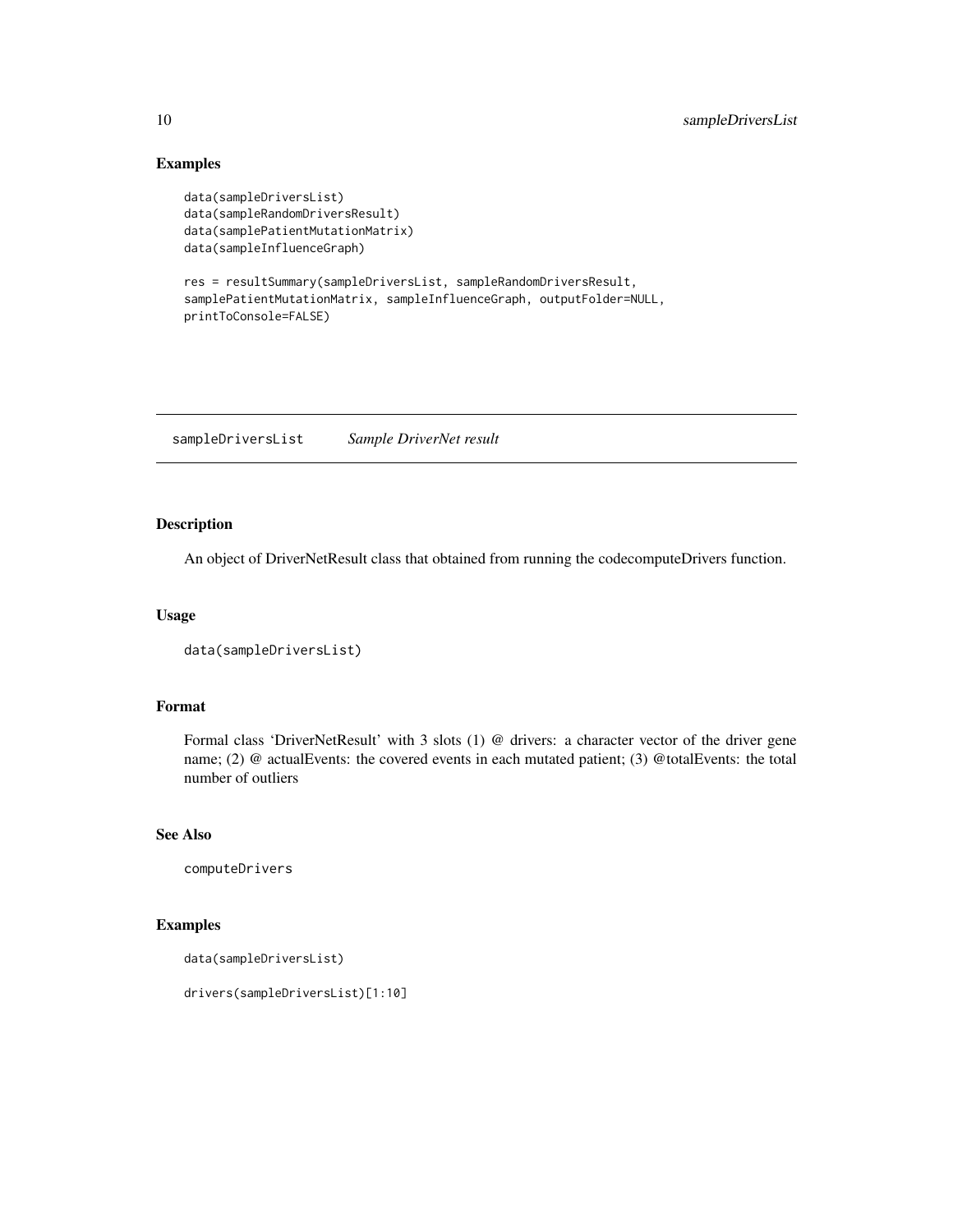# <span id="page-10-0"></span>Description

A list of gene names used to generate permutation of names in computeRandomizedResult method.

#### Usage

```
data(sampleGeneNames)
```
## Format

A factor of gene names

# Examples

data(sampleGeneNames)

sampleInfluenceGraph *Sample influence graph*

# Description

A binary matrix representing influence graph between genes.

# Usage

```
data(sampleInfluenceGraph)
```
#### Format

A two-dimensional binary matrix. The row and column names are gene names. If two genes i and j are in the same pathway, sampleInfluenceGraph $[i, j] = 1$ .

#### Examples

data(sampleInfluenceGraph)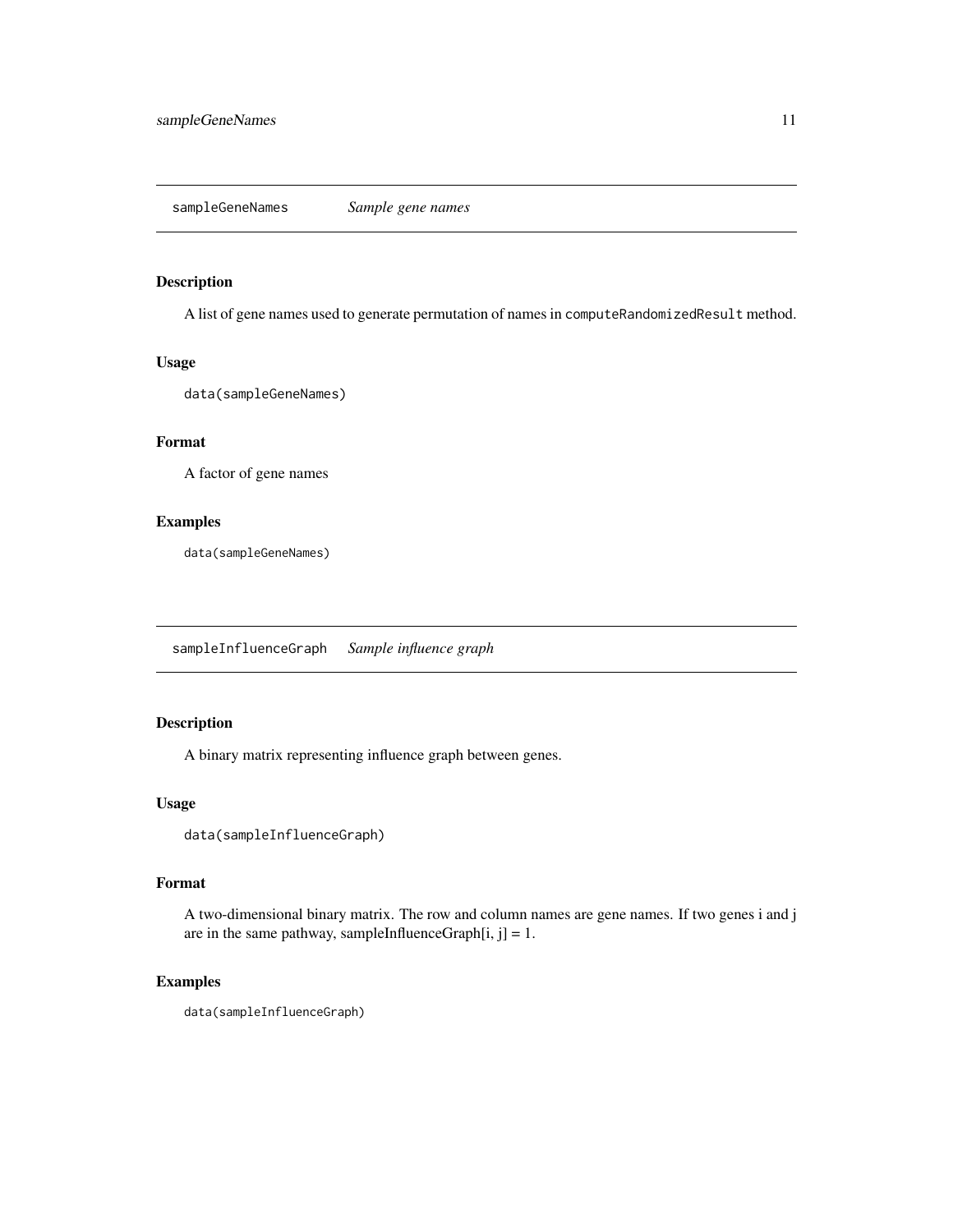<span id="page-11-0"></span>samplePatientExpressionMatrix

*Sample patient expression matrix*

#### Description

A real-value matrix representing gene expressions in patients.

# Usage

```
data(samplePatientExpressionMatrix)
```
# Format

A two-dimensional real value matrix. The row names are patients, and collumn names are genes. The entry samplePatientExpressionMatrix[i,j] is the gene expression values of gene j in patient i.

# Examples

data(samplePatientExpressionMatrix)

samplePatientMutationMatrix

*Sample patient mutation matrix*

# Description

A binary matrix representing gene mutations in patients.

# Usage

```
data(samplePatientMutationMatrix)
```
# Format

A two-dimensional binary matrix. The row names are patients, and collumn names are genes. If gene j is mutated in patient i, samplePatientMutationMatrix[i, j]=1.

#### Examples

data(samplePatientMutationMatrix)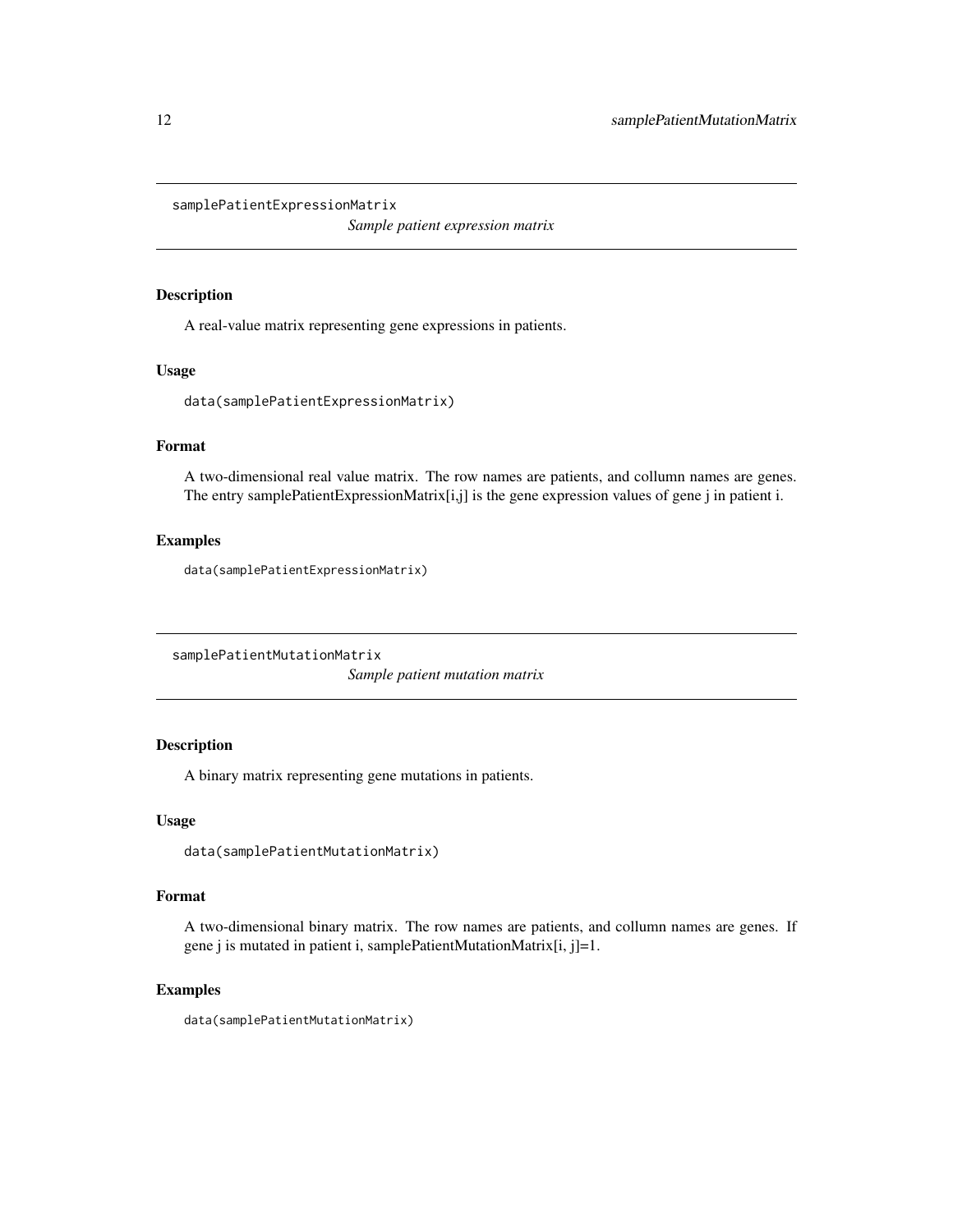<span id="page-12-0"></span>samplePatientOutlierMatrix

*Sample patient outlier matrix*

#### Description

A binary matrix representing gene expressions in patients.

#### Usage

```
data(samplePatientOutlierMatrix)
```
# Format

A two-dimensional binary matrix. The row names are patients, and collumn names are genes. If genes j is an outlier in patient i, samplePatientOutlierMatrix $[i, j] = 1$ .

# Examples

```
data(samplePatientOutlierMatrix)
```
sampleRandomDriversResult

*Sample Result from computeRandomizedResult*

# Description

A sample result from running computeRandomizedResult with numberOfRandomTests = 20.

# Usage

data(sampleRandomDriversResult)

# Format

A list of predicted drivers from different runs.

#### See Also

computeRandomizedResult

#### Examples

data(sampleRandomDriversResult)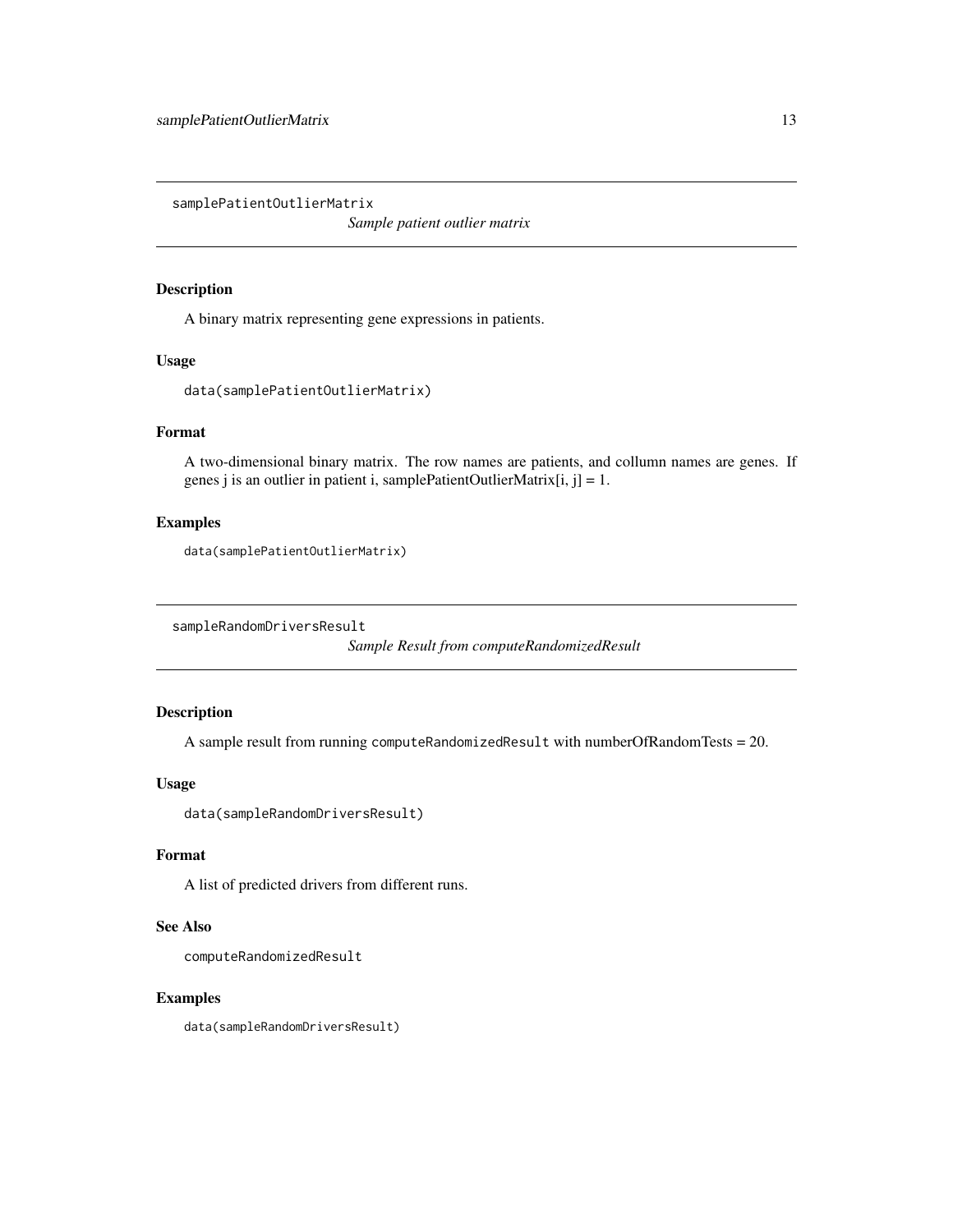<span id="page-13-0"></span>

# Description

Total number of events in the data

# Usage

totalEvents(x)

# Arguments

x

# See Also

computeDrivers DriverNetResult-class

# Examples

```
data(sampleDriversList)
totalEvents(sampleDriversList)
```